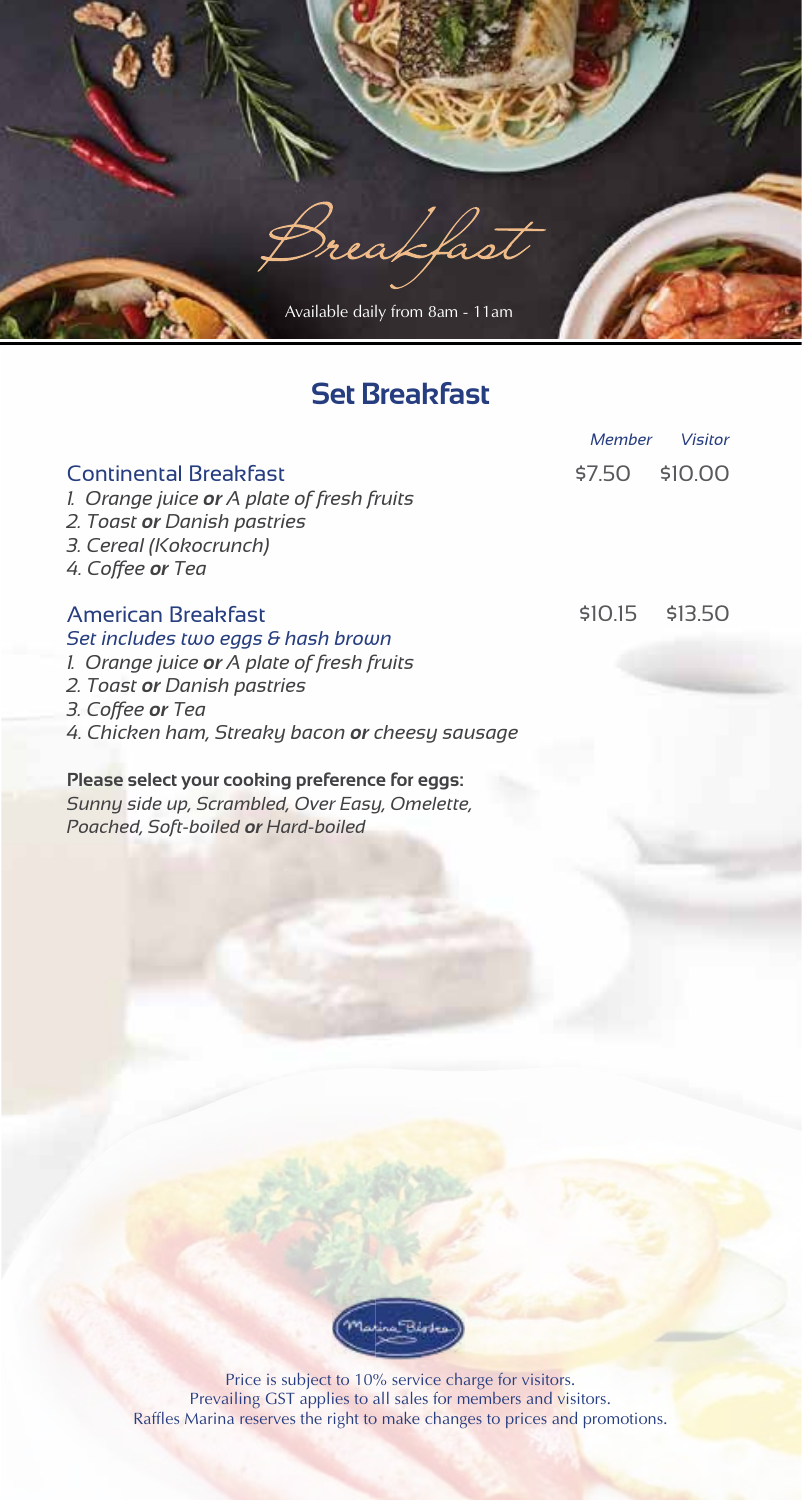

# **A La Carte Breakfast**

|                                                                                                                                                                                                          | Member | Visitor |
|----------------------------------------------------------------------------------------------------------------------------------------------------------------------------------------------------------|--------|---------|
| Danish Pastries (2 pcs)<br>Chef's selection of oven favourites                                                                                                                                           | \$3.40 | \$450   |
| Two Eggs Any Style with your choice of:<br>Sunny Side Up, Over Easy, Scrambled,<br>Omelette, Poached or Boiled<br>Served with hash brown and a choice of<br>chicken ham, streaky bacon or cheesy sausage | \$550  | \$730   |
| <b>French Toast</b><br>Served with maple surup or honey                                                                                                                                                  | 54 OO  | \$5.30  |

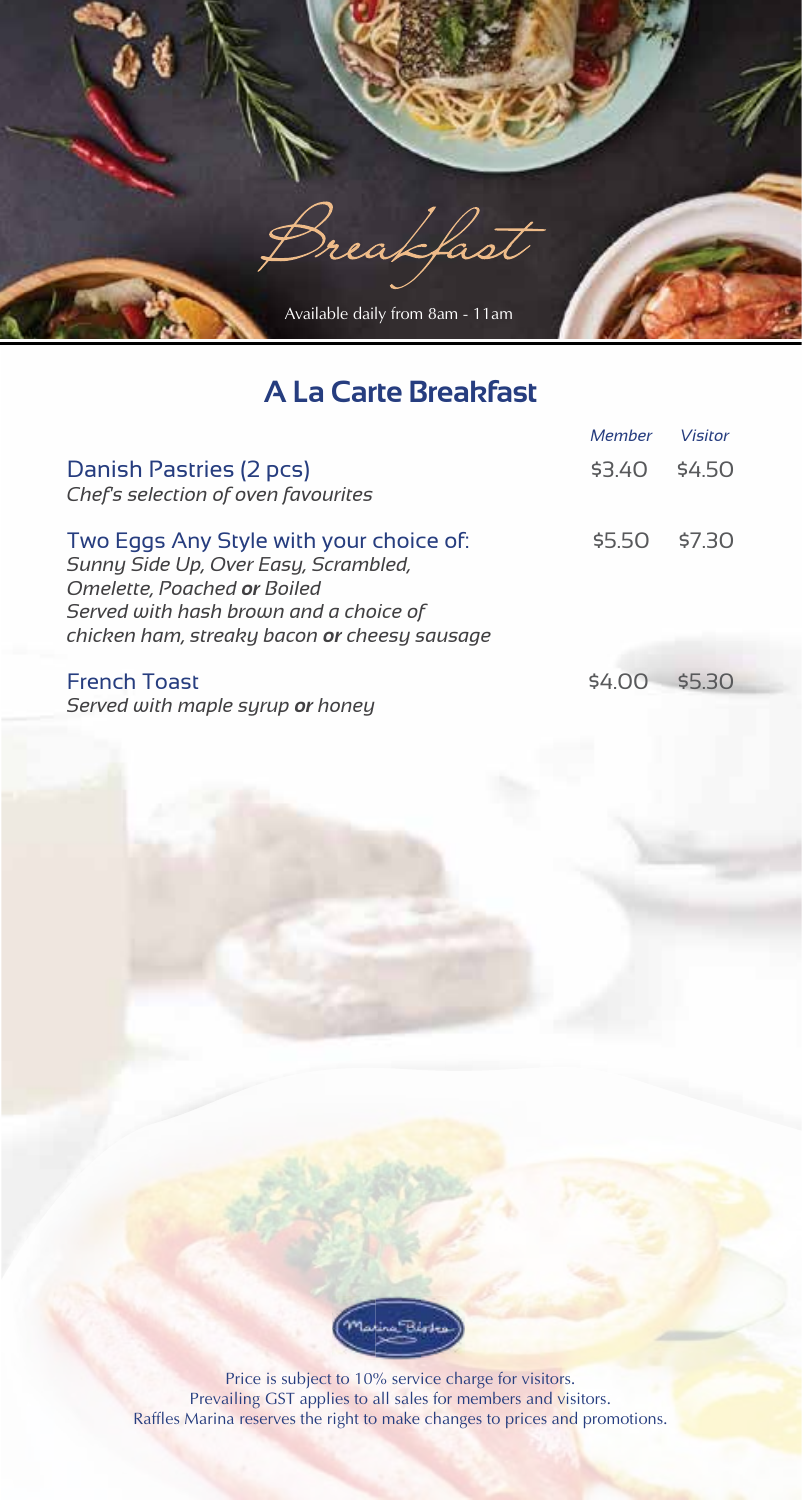

### **Local Breakfast**

|                                                                                                                                            | Member           | <b>Visitor</b>   |
|--------------------------------------------------------------------------------------------------------------------------------------------|------------------|------------------|
| <b>Fried Bee Hoon</b><br>Served with fried chicken, fish cake & fried egg                                                                  | <b>S5 25</b>     | 57 OO            |
| Basmati Nasi Lemak<br>Fragrant rice cooked in coconut milk and served<br>with omelette, fried chicken, pan-roasted peanuts<br>& ikan hilis | \$5.25           | \$7.00           |
| Congee<br>Pork<br>Fish<br>Served with dough fritters and egg                                                                               | \$5.25<br>\$5.50 | \$7.00<br>\$7.30 |

## **Available Only on Weekends & Public Holidays**

| Atlantic Smoked Salmon Eggs Benedict<br>Poached soft eggs on english muffin with glazed<br>hollandaise sauce, hash brown & grilled tomato | \$9.00 | \$12.00       |
|-------------------------------------------------------------------------------------------------------------------------------------------|--------|---------------|
| <b>Roti Prata</b><br>Served with chunks of chicken and potato curry                                                                       | \$4.90 | \$6.50        |
| <b>Crispy White Carrot Cake Omelette</b><br>Fried with preserved radish, garlic & eggs                                                    |        | \$3.75 \$5.00 |

*topped with spring onion*